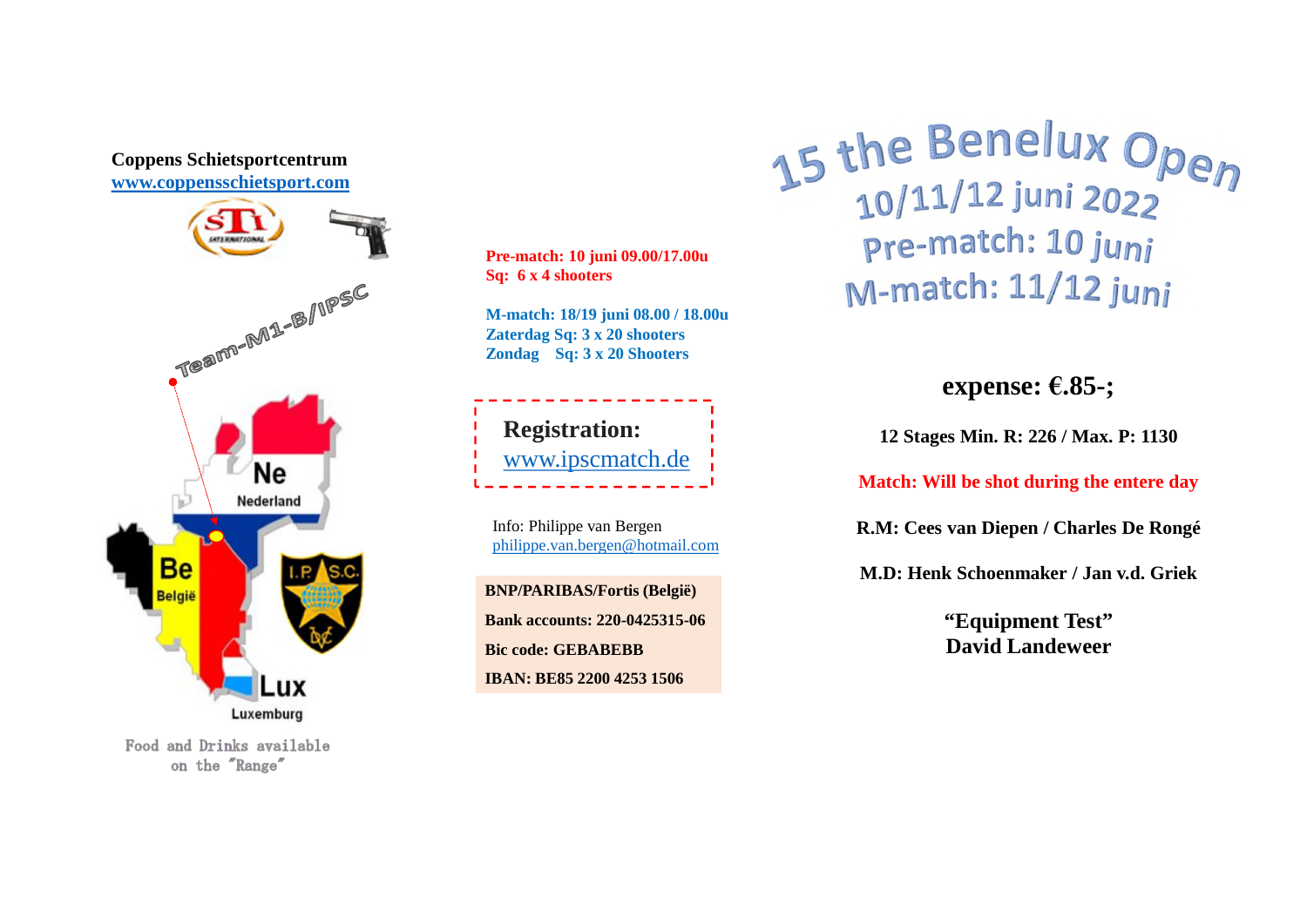# **Area: 1 St 1-2-3-4**



| Stage 1                                                           |                                                                            |
|-------------------------------------------------------------------|----------------------------------------------------------------------------|
| 6 IPSC Mini Targets<br>1 IPSC No-Shoot<br>Rounds to be scored: 12 |                                                                            |
| <b>Start Position</b>                                             | Heels touching the Red mark                                                |
| Handgun<br><b>Ready Condition</b>                                 | Gun loaded and holstered                                                   |
| Time starts                                                       | Audible signal                                                             |
| Procedure                                                         | Upon Start signal, engae all targets from the<br>designated shooting area. |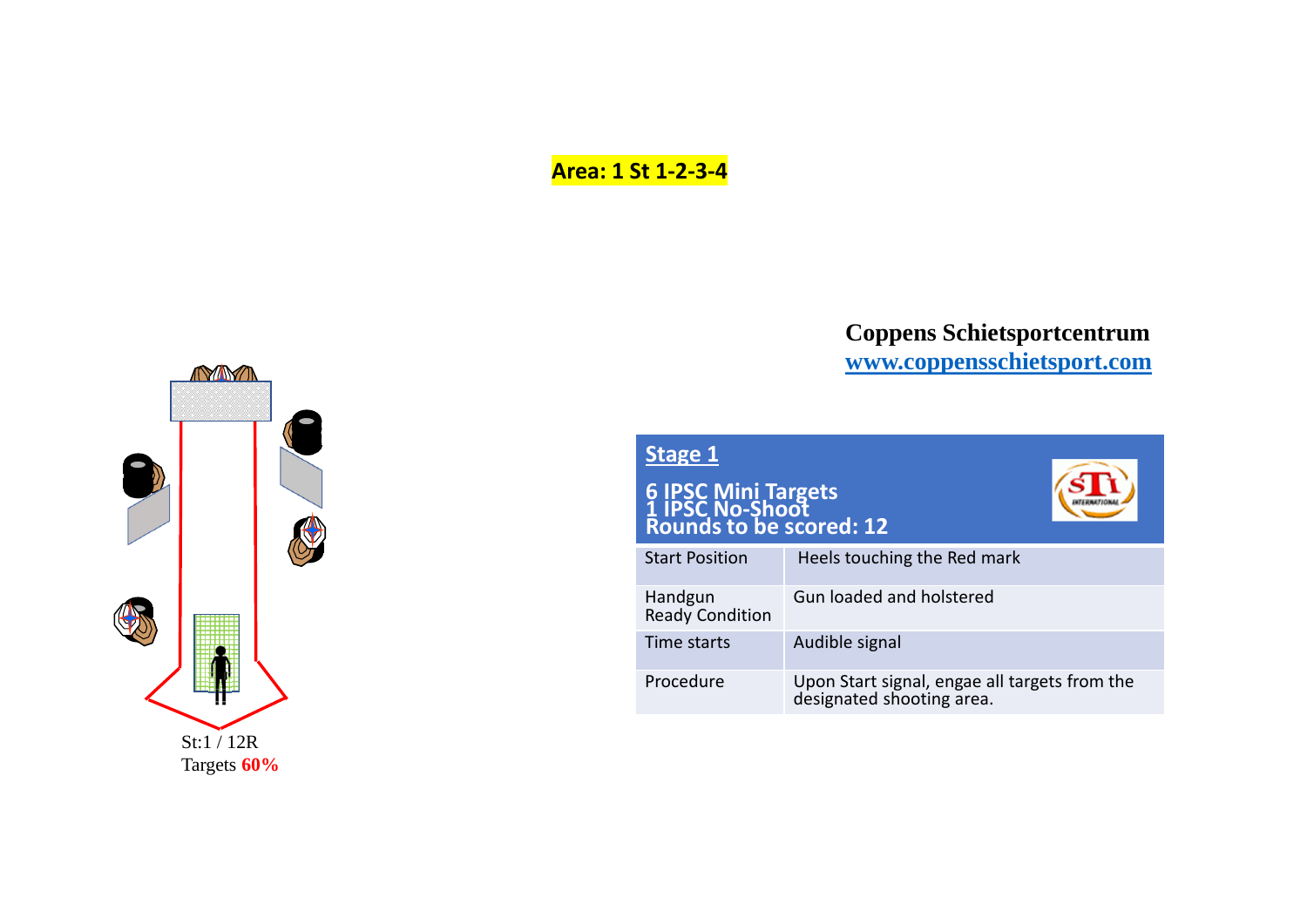# **Coppens Schietsportcentrum**

**www.coppensschietsport.com**





St:2-12R Targets **60%**

#### **Stage 2**

| <b>IPSC Mini Targets</b><br><b>6 IPSC Mini Targe</b><br><b>3 IPSC No-Shoot</b><br><b>Rounds to be scored: 12</b> |                                                                             |  |
|------------------------------------------------------------------------------------------------------------------|-----------------------------------------------------------------------------|--|
| <b>Start Position</b>                                                                                            | Hands on the red bar                                                        |  |
| Handgun<br>Ready<br>Condition                                                                                    | Gun loaded and holstered                                                    |  |
| Handgun<br>Ready<br>Condition                                                                                    | Audible signal – Times stops at last shot                                   |  |
| <b>Timer Starts</b>                                                                                              | Audible signal                                                              |  |
| Procedure                                                                                                        | Upon Start signal, engage all targets from<br>the designated shooting area. |  |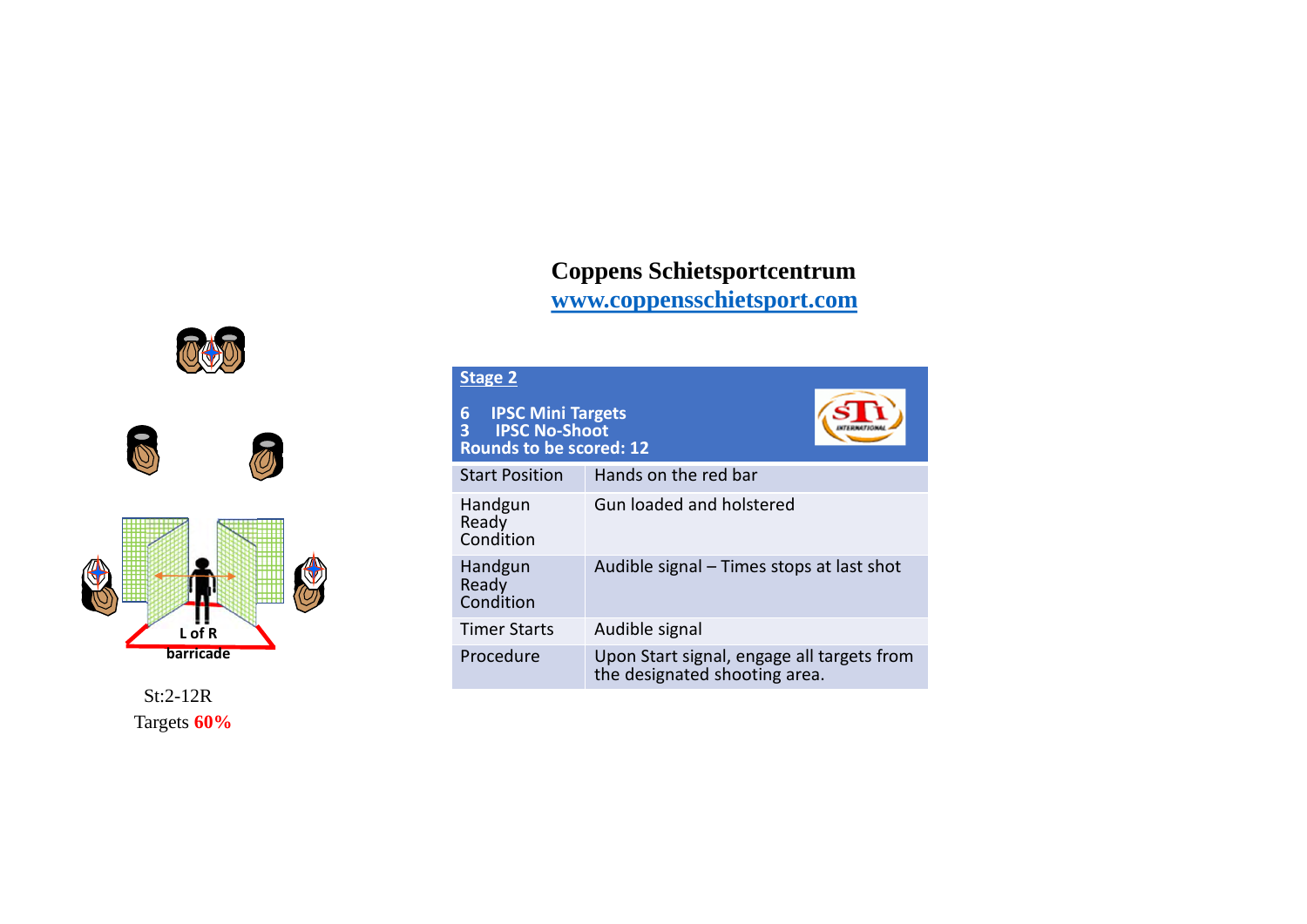

| <b>Stage 3</b>                                                                                       |                                                                                         |
|------------------------------------------------------------------------------------------------------|-----------------------------------------------------------------------------------------|
| <b>11 IPSC Targets</b><br>2 IPSC Poppers<br><b>4 IPSC No-Shoot</b><br><b>Rounds to be scored: 24</b> |                                                                                         |
| <b>Start Position</b>                                                                                | Heels touching the Red mark                                                             |
| Handgun<br><b>Ready Condition</b>                                                                    | Gun loaded and holstered                                                                |
| Time starts                                                                                          | Audible signal                                                                          |
| Procedure                                                                                            | Upon Start signal, shoot all targets from the<br>designated shooting area.              |
| Note:                                                                                                | P1 activate swinging targets, which will remain<br>visible at rest<br>Targets 100 & 60% |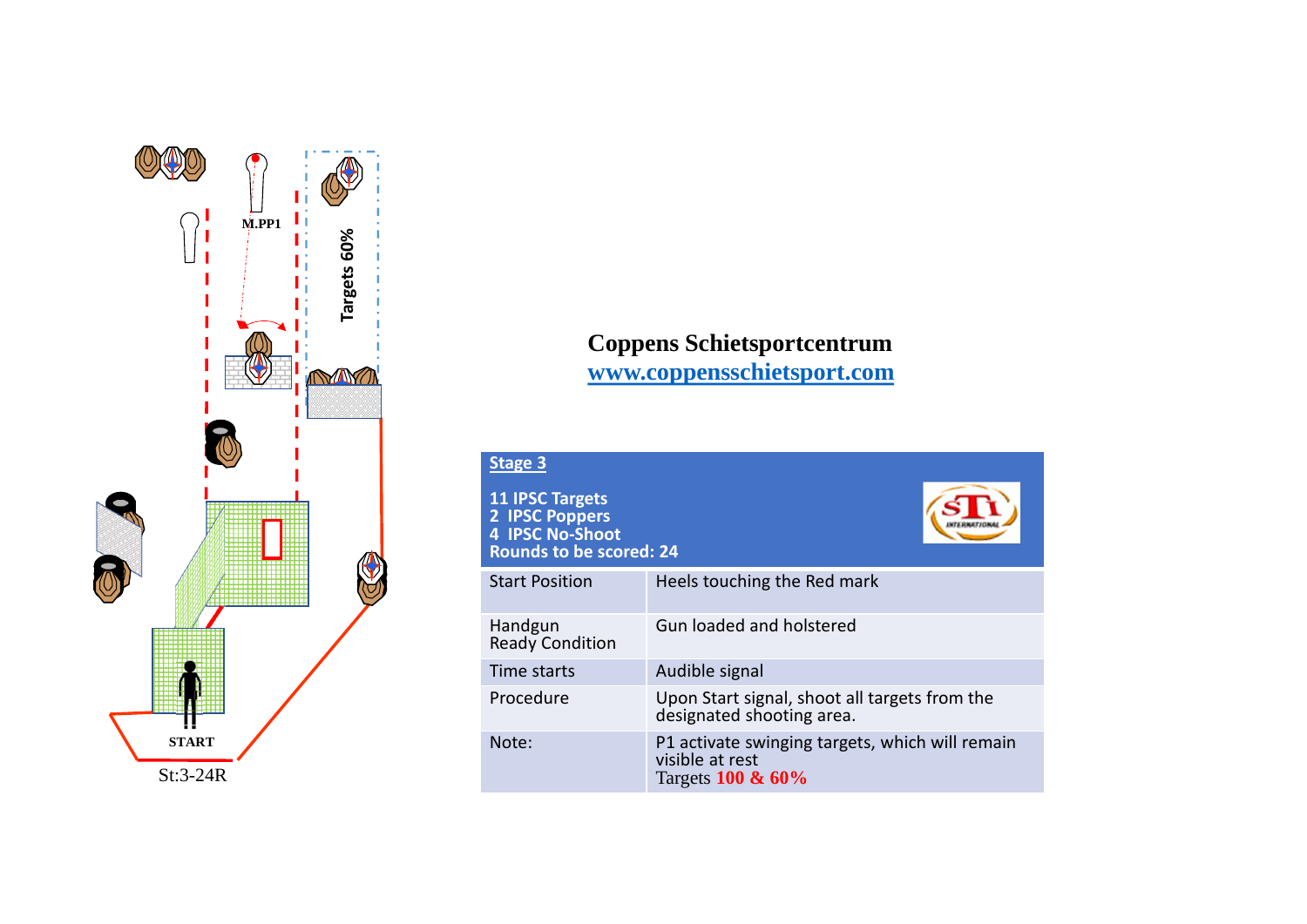



| Stage 4                                                                  |                                                                             |
|--------------------------------------------------------------------------|-----------------------------------------------------------------------------|
| <b>14 IPSC Targets</b><br><b>2 IPSC Popper</b><br><b>5 IPSC No-Shoot</b> |                                                                             |
| <b>Rounds to be scored: 28</b>                                           |                                                                             |
|                                                                          | Heels touching the Red mark                                                 |
|                                                                          | Gun loaded and holstered                                                    |
|                                                                          | Audible signal                                                              |
|                                                                          | Upon Start signal, engage all targets from the<br>designated shooting area. |
| <b>Note</b>                                                              | Targets 100 & 60%                                                           |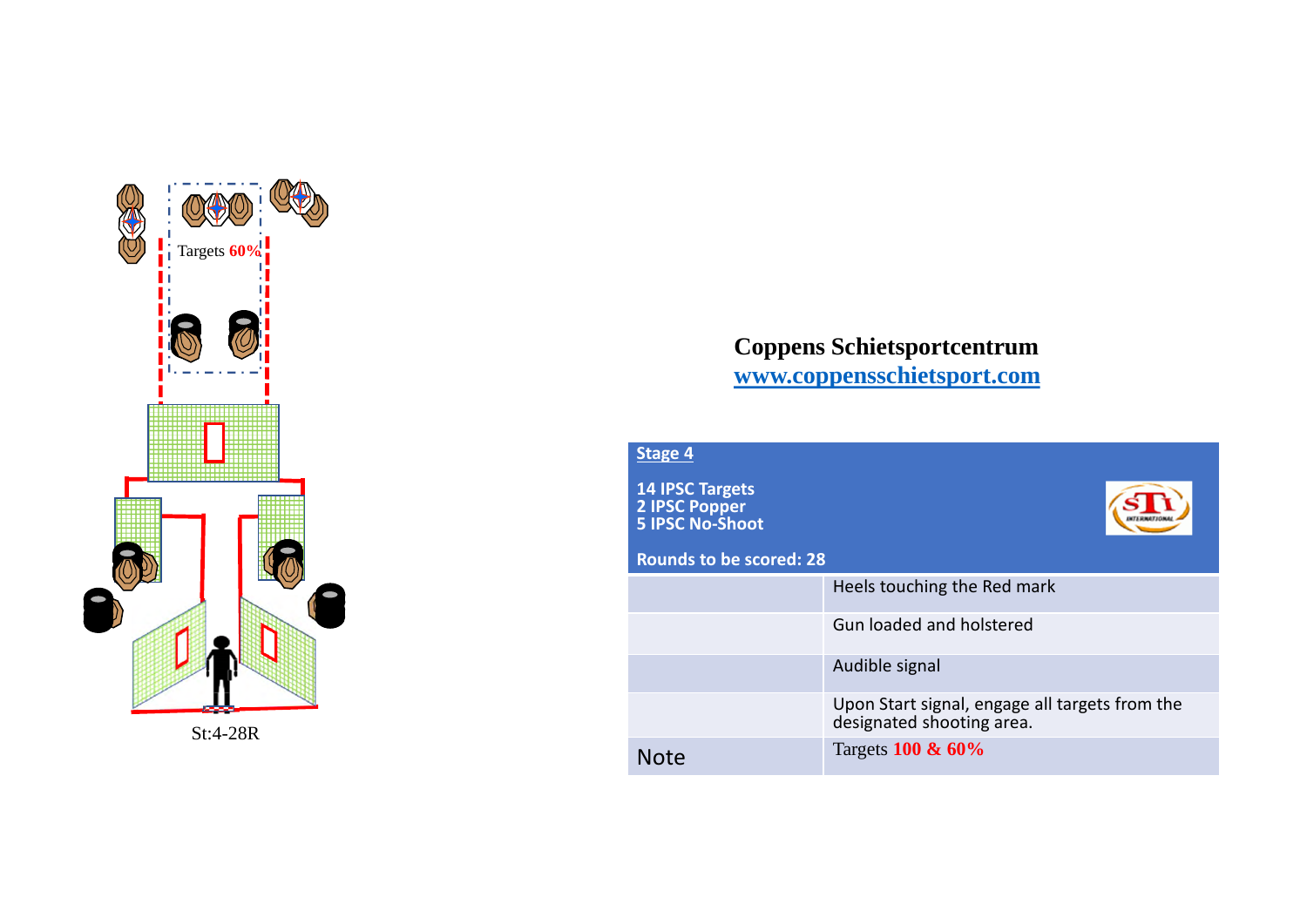# **Area:2 St5-6-7-8**





| Stage 5                                                                                                        |                                                                            |
|----------------------------------------------------------------------------------------------------------------|----------------------------------------------------------------------------|
| <b>5 IPSC Targets</b><br><b>2 IPSC Metal Plate</b><br><b>3 IPSC No-Shoot</b><br><b>Rounds to be scored: 12</b> |                                                                            |
| <b>Start Position</b>                                                                                          | Heels touching the Red mark                                                |
| Handgun<br><b>Ready Condition</b>                                                                              | Gun loaded and holstered                                                   |
| Time starts                                                                                                    | Audible signal                                                             |
| Procedure                                                                                                      | Upon Start signal, engae all targets<br>from the designated shooting area. |
|                                                                                                                |                                                                            |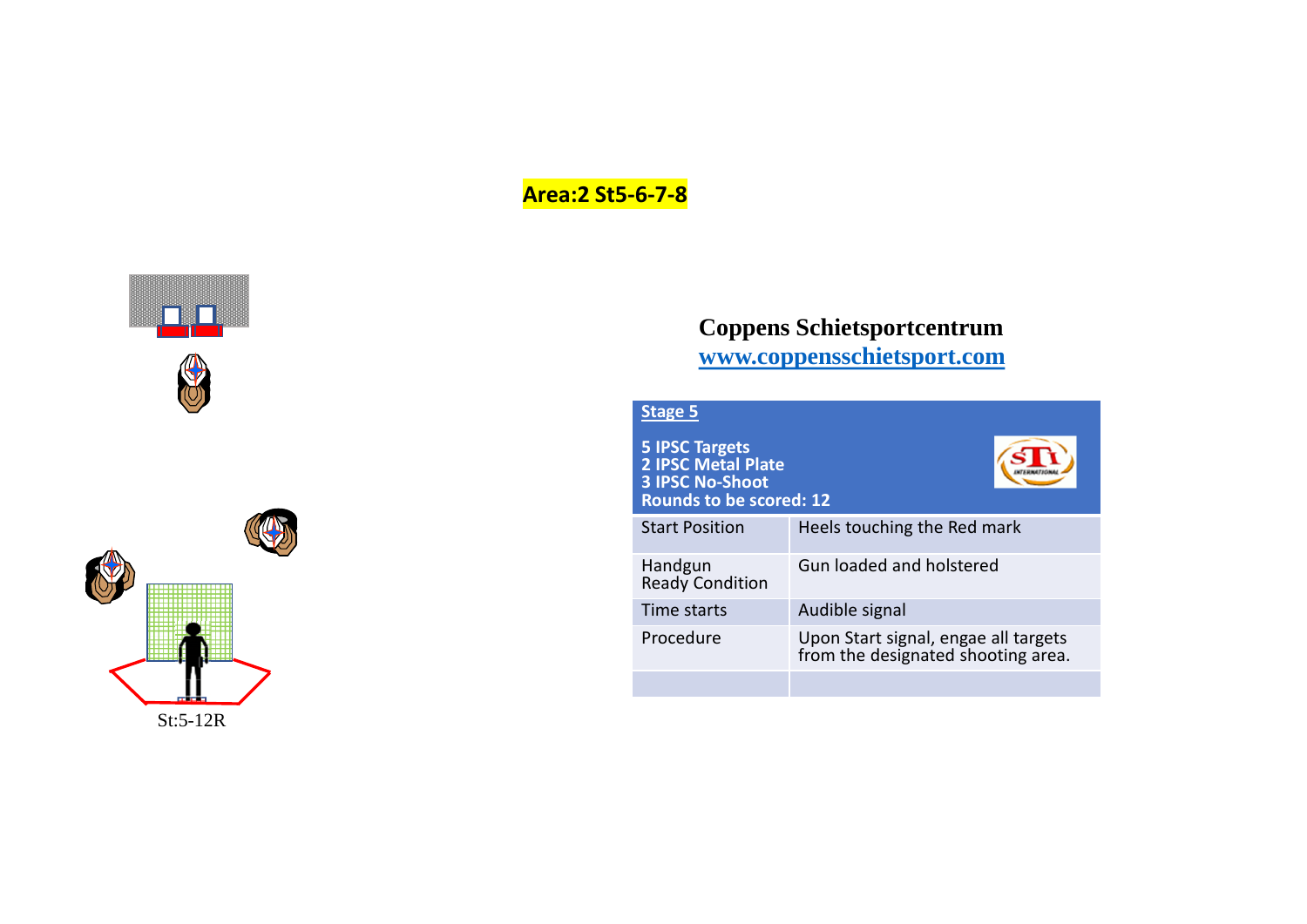



St:6-12R

# **Coppens Schietsportcentrum**

**www.coppensschietsport.com**

| <b>Stage 6</b>                                                                                                |                                                                            |  |
|---------------------------------------------------------------------------------------------------------------|----------------------------------------------------------------------------|--|
| <b>5 IPSC Targets</b><br><b>2 IPSC Mini Poper</b><br><b>4 IPSC No-Shoot</b><br><b>Rounds to be scored: 12</b> |                                                                            |  |
| <b>Start</b><br>Position                                                                                      | Heels touching the Red mark                                                |  |
| Handgun<br>Ready<br>Condition                                                                                 | <b>Gun loaded and holstered</b>                                            |  |
| Time starts                                                                                                   | Audible signal                                                             |  |
| Procedure                                                                                                     | Upon Start signal, engae all targets<br>from the designated shooting area. |  |
| Note:                                                                                                         | P.P-1 activates bobber                                                     |  |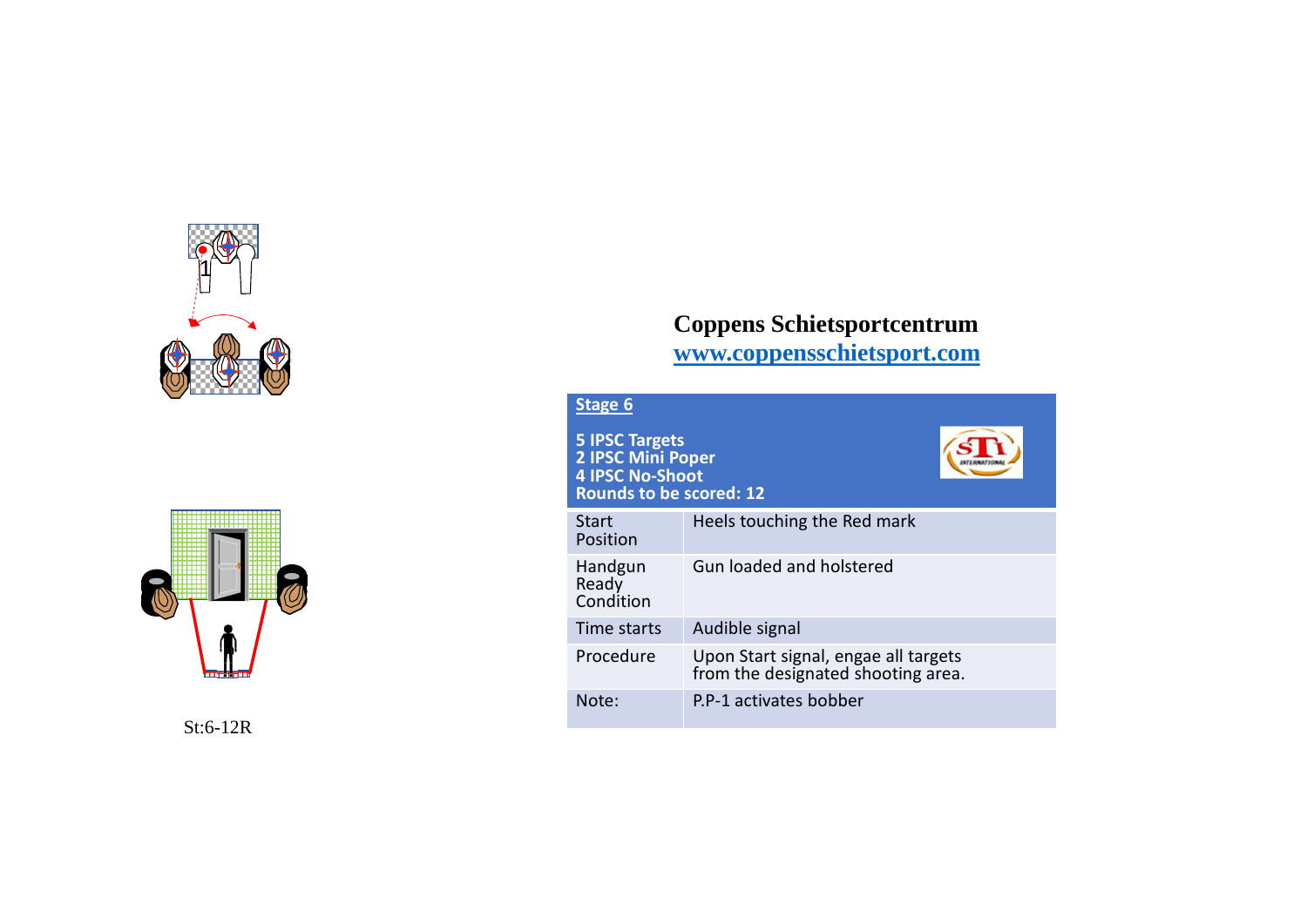

| <b>Stage 7</b><br><b>10 IPSC Targets<br/>1 IPSC Poppers<br/>1 IPSC Metal Plates</b><br>1 IPSC Poppers<br>1 IPSC Metal Pla<br>3 IPSC No-Shoot<br><b>Rounds to be scored: 24</b> |                                                                            |
|--------------------------------------------------------------------------------------------------------------------------------------------------------------------------------|----------------------------------------------------------------------------|
| <b>Start Position</b>                                                                                                                                                          | Hands on the barricade                                                     |
| Handgun<br>Ready Condition                                                                                                                                                     | Gun Unload and holstered                                                   |
| Time starts                                                                                                                                                                    | Audible signal                                                             |
| Procedure                                                                                                                                                                      | Upon Start signal, shoot all targets from the<br>designated shooting area. |
| Note:                                                                                                                                                                          | Face on the barricde                                                       |
|                                                                                                                                                                                |                                                                            |

St:7-24R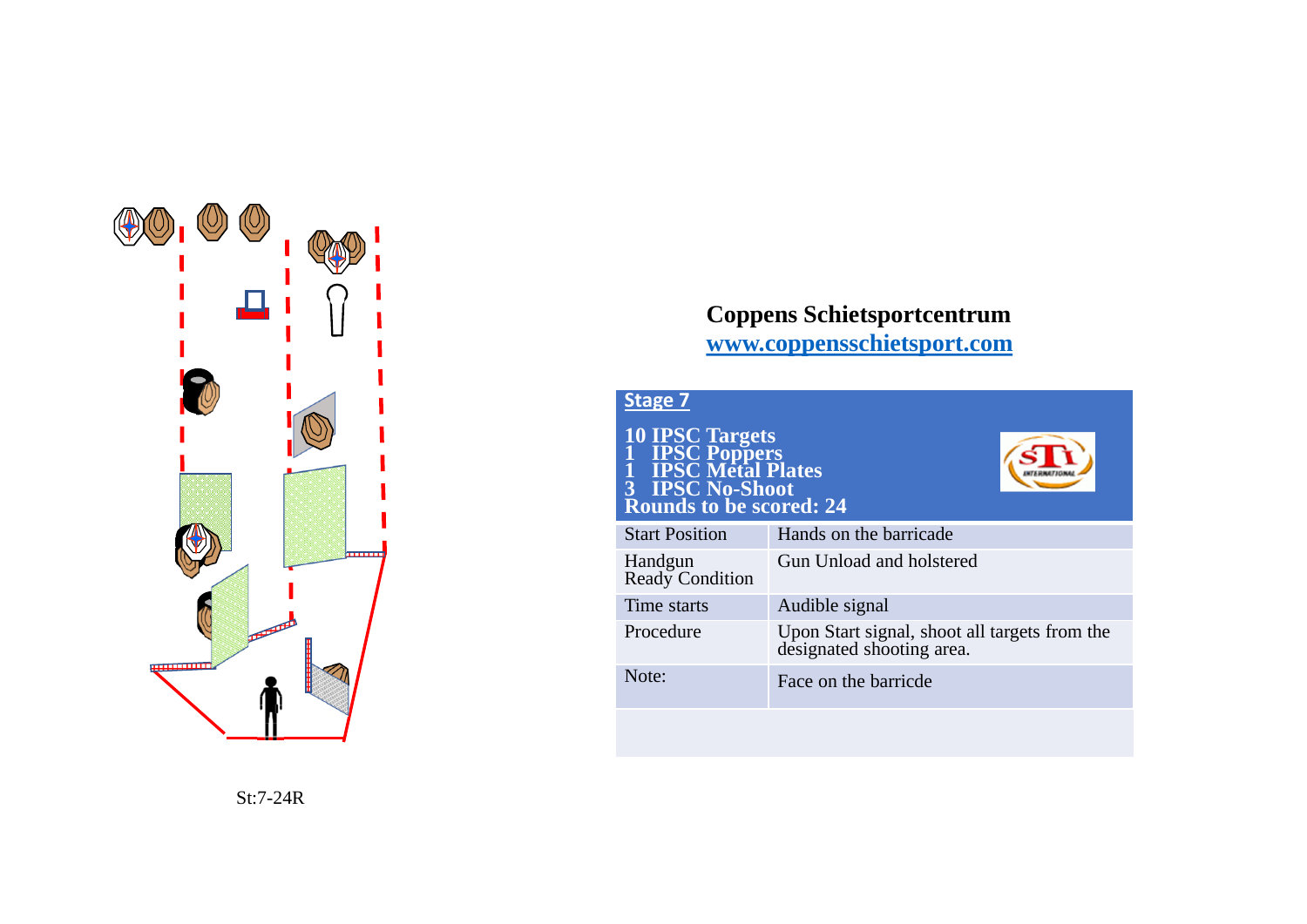

Stage 8 Targets: **60 en 100%** 

**INTERNATION** 

**Stage 8**

**10 IPSC Targets 1 I PSC Poppers 2 IPSC Metal Plates 5 IPSC No-Shoot**

#### **Rounds to be scored: 24**

| <b>Start Position</b>      | Hands on the barricade                                                  |
|----------------------------|-------------------------------------------------------------------------|
| Handgun<br>Ready Condition | Gun Unload and holstered                                                |
| Time starts                | Audible signal                                                          |
| Procedure                  | Upon Start signal, shoot all targets from the designated shooting area. |
| Note:                      | P1 activate PopUp, and unlock door                                      |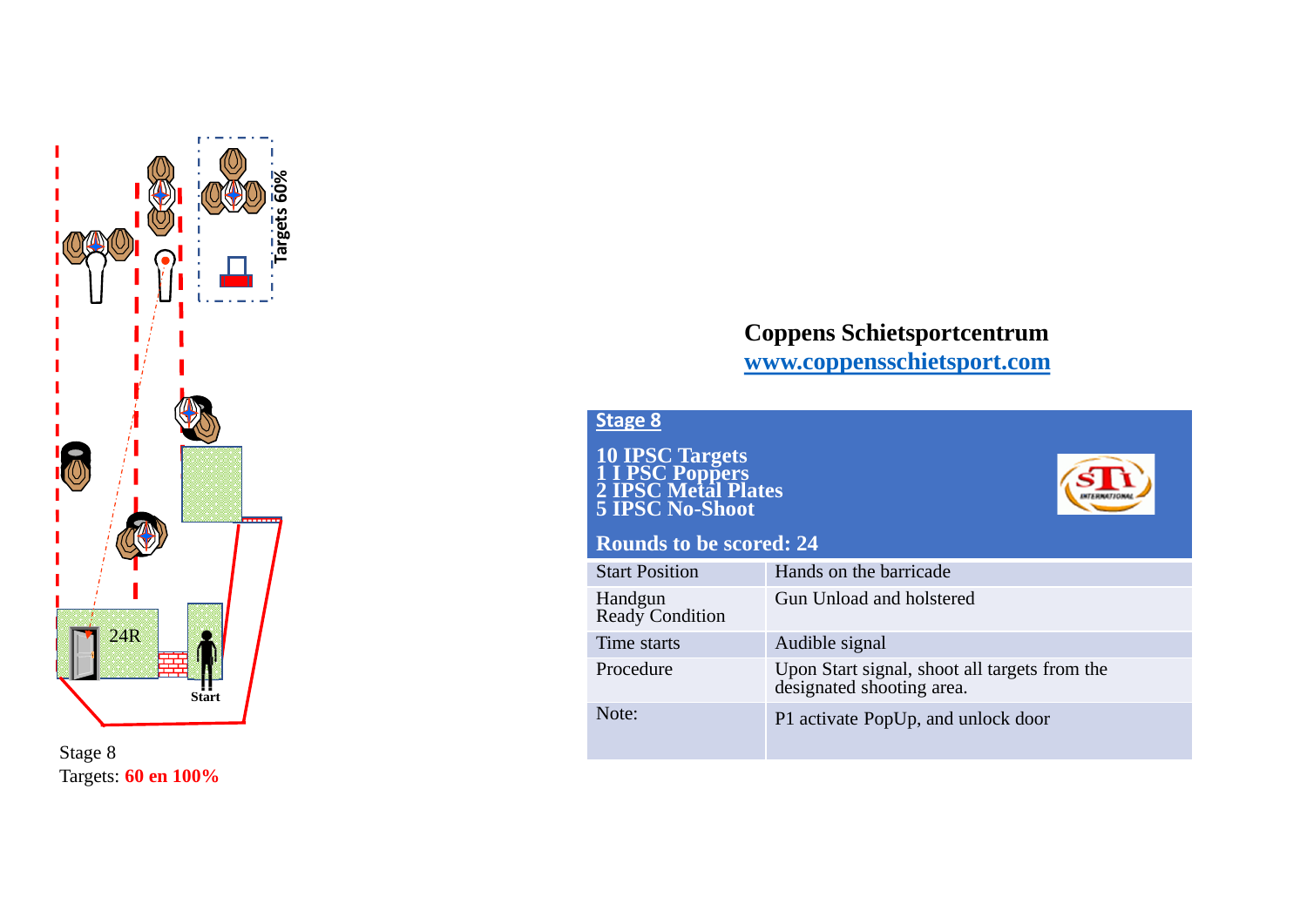# **Area:3 Stage 9-10-11-12**

**Week hand Only**



St:9-12R

| <b>COF: Stage 9 is a Short course</b>          |                                                                            |  |
|------------------------------------------------|----------------------------------------------------------------------------|--|
| <b>6 IPSC Mini Targets<br/>3 IPSC No-Shoot</b> |                                                                            |  |
| <b>Rounds to be scored: 12</b>                 |                                                                            |  |
| <b>Start Position</b>                          | Stand in the box in front of the window                                    |  |
| Handgun<br>Ready Condition                     | Gun loaded on the table, al the other magazines on the belt.               |  |
| Time starts                                    | Audible signal                                                             |  |
| Procedure                                      | Upon Start signal, engage all targets from the designated<br>shooting area |  |
| Note:                                          | <b>WEEK HAND ONLY</b>                                                      |  |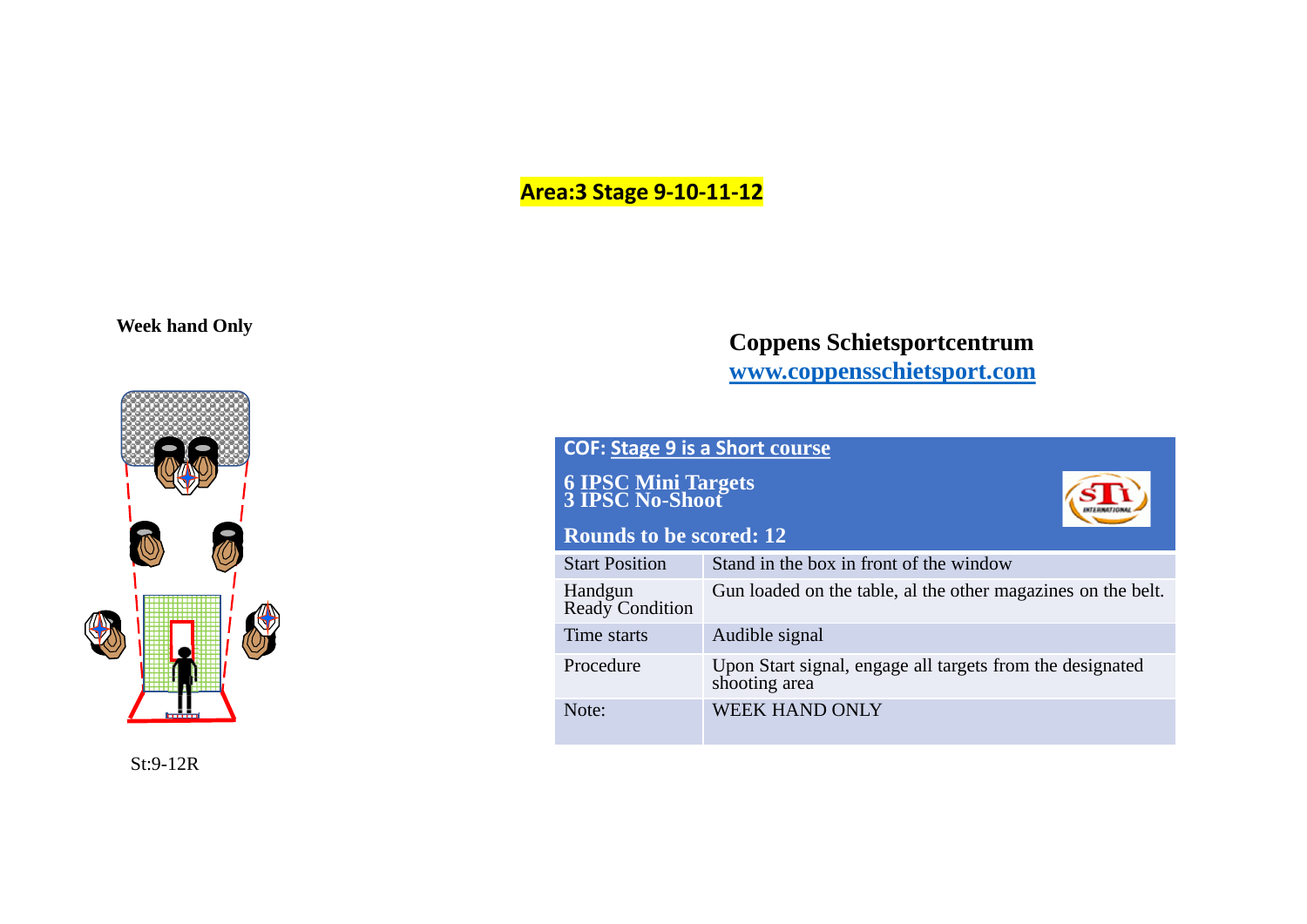#### **Strong Hand Only**





### **Coppens Schietsportcentrum www.coppensschietsport.com**

#### **COF: Stage 10 is a Short course**

**6 IPSC Mini Targets 3 IPSC No-Shoot**



#### **Rounds to be scored: 12**

| <b>Start Position</b>      | Stand in the box in front of the window                                    |
|----------------------------|----------------------------------------------------------------------------|
| Handgun<br>Ready Condition | Gun loaded on the table, al the other magazines on the belt.               |
| Time starts                | Audible signal                                                             |
| Procedure                  | Upon Start signal, engage all targets from the designated<br>shooting area |
| Note:                      | <b>STRONG HAND ONLY</b>                                                    |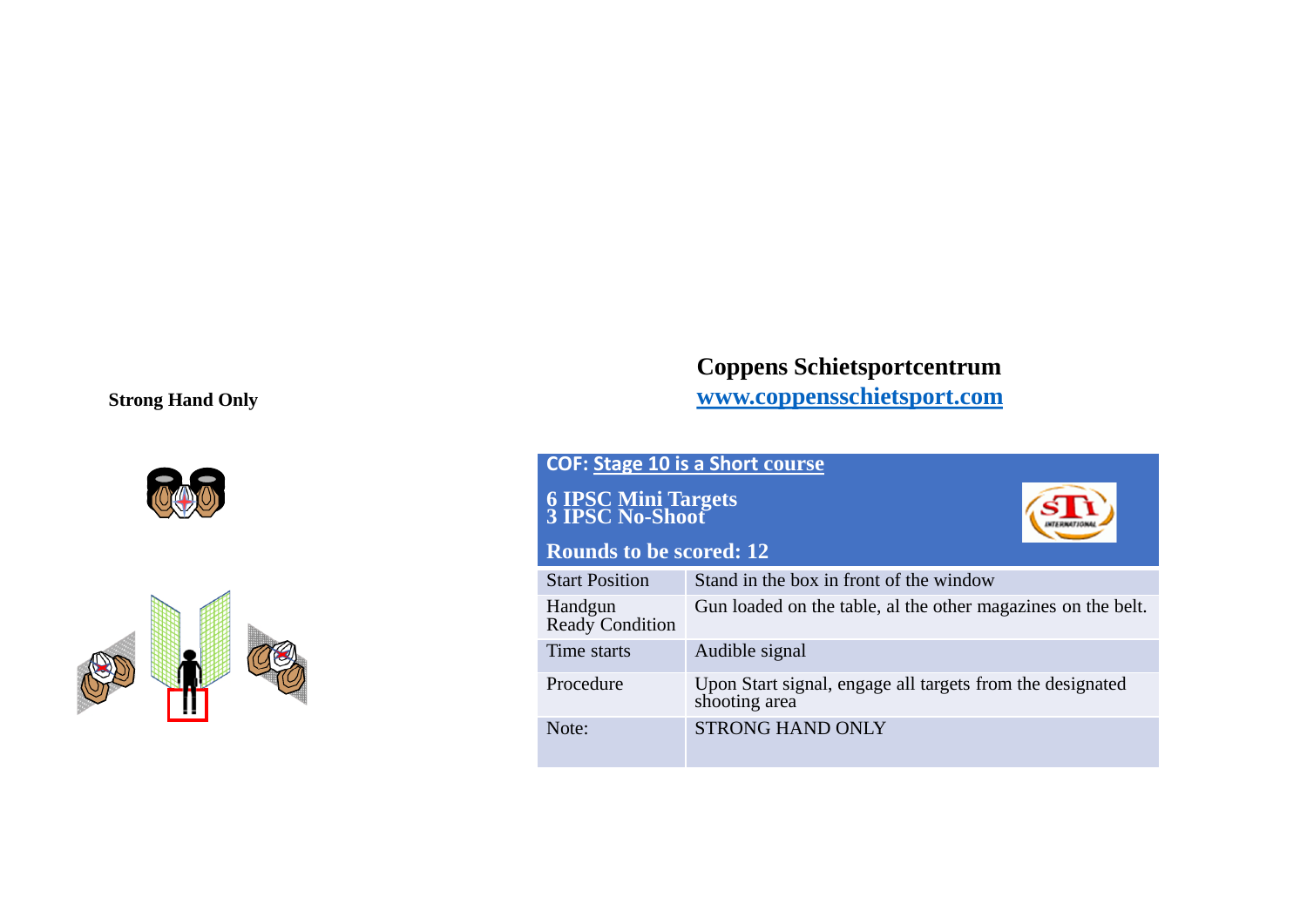

| <b>Stage 11</b>                    |                                                                             |  |
|------------------------------------|-----------------------------------------------------------------------------|--|
| 12 IPSC Targets<br>5 IPSC No-Shoot |                                                                             |  |
| <b>Rounds to be scored: 24</b>     |                                                                             |  |
| <b>Start Position</b>              | Standing relaxed, facing downrange                                          |  |
| Handgun<br>Ready<br>Condition      | Gun loaded and holstered                                                    |  |
| Time starts                        | Audible signal                                                              |  |
| Procedure                          | Upon Start signal, engage all targets from the<br>designated shooting area. |  |
| <b>Note</b>                        | Targets 60 %                                                                |  |